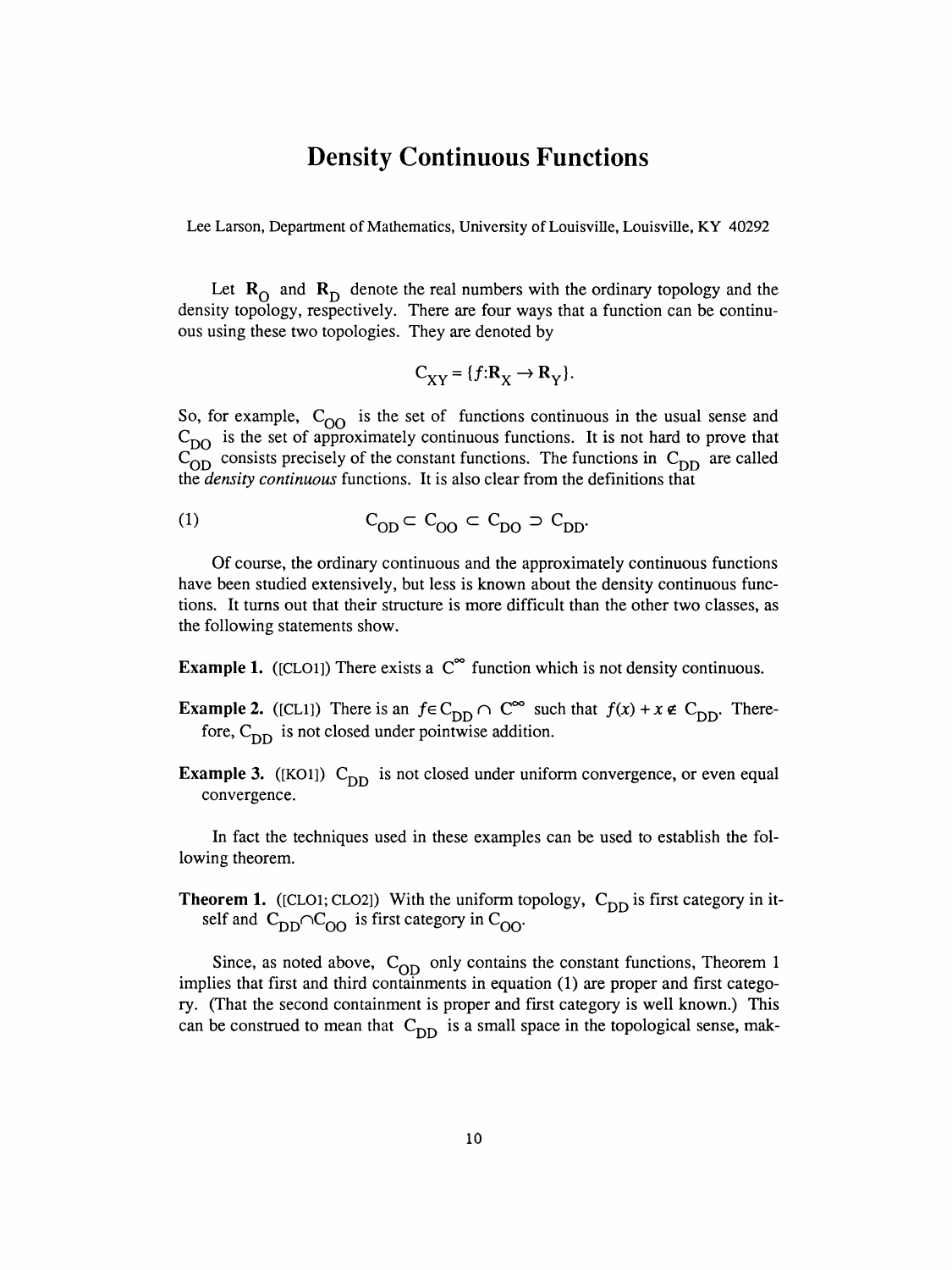ing it harder to study its structure.

 However, there are a few facts known about the structure of this class of func tions. The final containment in (1) shows that  $C_{DD} \subset$  Baire 1. A stronger result can be proved.

Theorem 2. ([CLO1])  $C_{DD} \subset Baire*1$ .

**Theorem 3.**  $C_{DD}$  is a lattice.

Theorem 2 has strong consequences, such as the following statements.

- Theorem 4. ([CLOl]) The set of points on which density continuous functions can be discontinuous are precisely the nowhere dense  $F_{\sigma}$  sets.
- Theorem 5. ( $[CL2]$ ) If  $A \in T_{\sigma}$  is a function of the fact is a function of  $T_{\sigma}$  $f = c_{DD}$  such that  $A = \{x: f(x) = 0\}$
- Corollary 1. If  $f \in C_{DD}$ ,  $\alpha \in \mathbb{R}$  and  $A = \{x : f(x) > \alpha\} \neq \emptyset$ , then  $int(A)$  is dense in A.

 None of these results can be taken as a characterization of the functions in  $C_{DD}$ , however, because all these properties are also shared by all functions in  $C_{OO}$ .

 There are some criteria for determining whether a function is density continu ous.

**Theorem 6.** ([CL1]) If f is locally convex, then f is density continuous.

Corollary 2. ([CL1]) If  $f(x) = x^a$  for some  $a \in \mathbb{R}$ , then f is density continuous.

Corollary 3. ([CLl]) Real analytic functions are density continuous.

 It seems likely that the algebraic functions are also density continuous, but this is still unknown.

Ostaszewski [KO2] has studied  $C_{DD}$  as a semigroup under composition. We denote this semigroup by SD. He proved that SD has the inner automorphism property; i. e., if  $\phi$  is any isomorphism of SD onto itself, then there must exist an  $h \in$  $C_{DD}$  such that  $\phi(f) = h^{-1} \circ f \circ h$ , for all  $f \in SD$ . These researches let naturally to the question of whether the density topology is generated; i. e., do the level sets of func tions in  $C_{DD}$  form a subbase for the density topology? The following theorem, which is a consequence of Theorem 3 and Corollary 1, contains the answer.

Theorem 7. ([CL2]) The density topology is not generated.